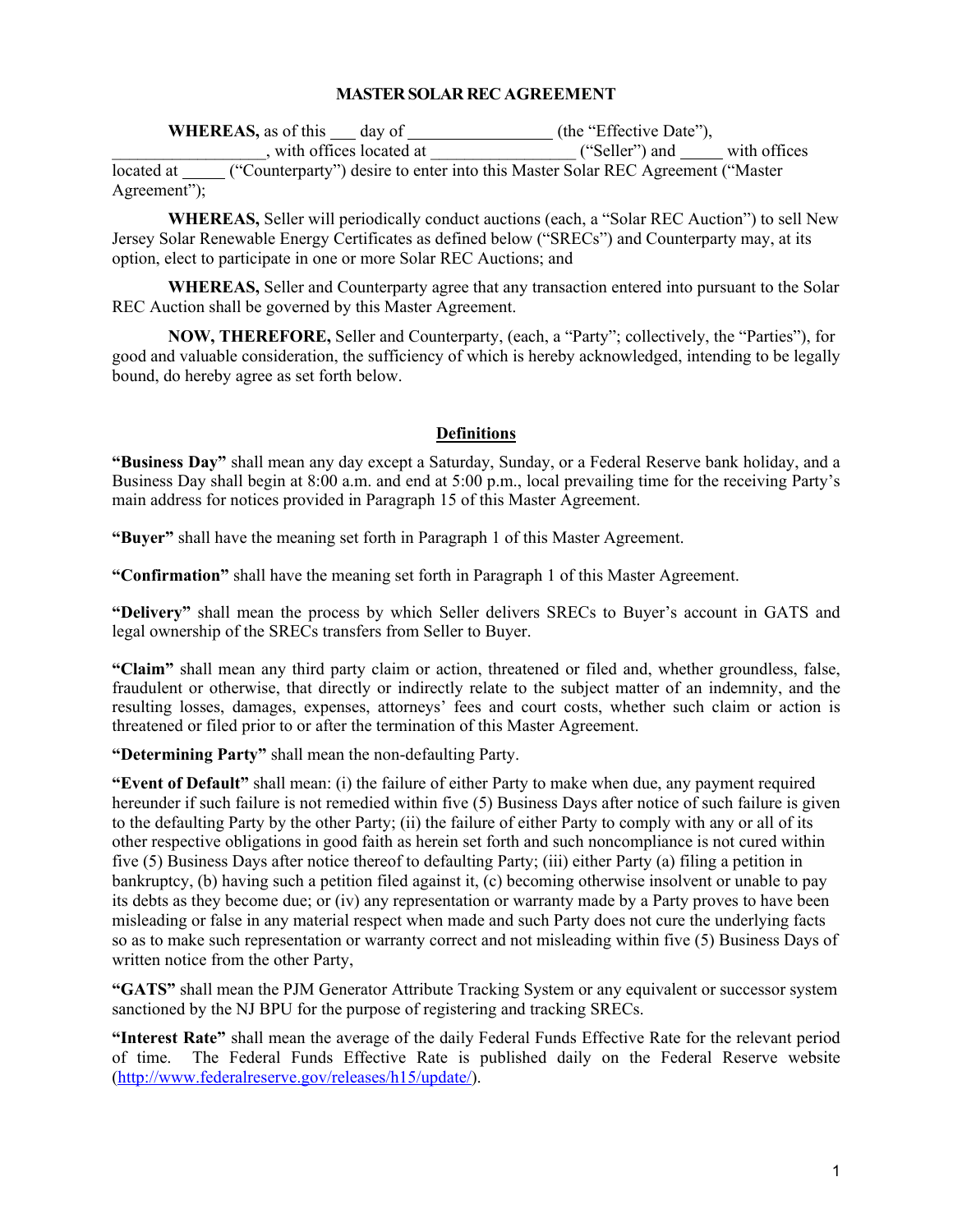**"Market Price"** shall mean the market price determined based upon the average of prices quoted by three independent third party leading market dealers or brokers selected by the Determining Party or, if three (3) such dealers or brokers are not available, then two (2) such dealers or brokers, or if such dealers or brokers are not available, such other reasonable method determined by the Determining Party, provided that the Market Price shall not exceed the Solar Alternative Compliance Payment as defined in N.J.A.C. Section 14:8-2.2.

**"NJ BPU"** shall mean the New Jersey Board of Public Utilities or any successor entity.

**"Party"** or **"Parties"** shall have the meaning set forth in the Recitals.

**"Replacement Price"** means the price, determined by Buyer in a commercially reasonable manner, at which Buyer purchases (if at all) substitute SRECs having the same or subsequent Reporting Year as those SRECs not delivered by Seller for the deficiency or, absent such a purchase, the Market Price for such quantity of SRECs at or during the time that Seller fails to deliver the SRECs, provided that the Market Price shall never exceed the solar alternative compliance payment.

**"Sales Price"** means the price, determined by Seller in a commercially reasonable manner, at which Seller resells (if at all) the SRECs, or, absent such a sale, the Market Price for such quantity of SRECs at or during the time that Buyer fails to accept the SRECs.

**"Solar Renewable Energy Certificate"** or **"SREC"** shall have the meaning set forth in the New Jersey Administrative Code Section 14:8-2.2.

**"Transaction"** shall have the meaning set forth in Paragraph 1.

## 1) **TRANSACTIONS**

If the Counterparty submits a successful bid to purchase SRECs in the Solar REC Auction, as shall be determined in accordance with the rules of the Solar REC Auction, the Counterparty shall be a "Buyer" hereunder and the transaction ("Transaction") shall be documented in a Transaction Confirmation Letter ("Confirmation") in the form of Exhibit A attached hereto. Seller shall sell and Buyer shall purchase such SRECs in accordance with this Master Agreement and the Confirmation. Only Transactions originating from a Solar REC Auction shall be governed by this Master Agreement. The Confirmation must be executed in accordance with the Solar REC Auction rules.

# 2) **TERM AND TERMINATION**

This Master Agreement will be effective as of the Effective Date, and will continue in force until terminated. Either Party may terminate this Master Agreement on seven days prior written notice, *provided, however*, that such termination shall not terminate any outstanding obligations or Transactions that arose prior to such termination. Buyer shall be eligible to participate in a Solar REC Auction only if this Master Agreement has been duly executed and is in full force and effect.

# 3) **WARRANTY; REPRESENTATIONS**

Seller represents and warrants to Buyer that: (i) the SRECs have been issued by the NJ BPU or its designee, (ii) Seller has good and marketable title to the SRECs, (iii) all SRECs sold hereunder are delivered free and clear of all liens, encumbrances, and Claims or any interest therein or thereto arising prior to Delivery; (iv) Seller has not sold any such SRECs to any other person or entity.

Each of Seller and Buyer represent and warrant to each other that:

A) it is duly organized, validly existing and in good standing under the laws of the jurisdiction of its formation;

B) it has all regulatory authorizations necessary for it to legally perform its obligations under this Master Agreement;

C) the execution, delivery and performance of this Master Agreement is within its powers, have been duly authorized by all necessary action and do not violate any of the terms and conditions in its governing documents, any contracts to which it is a party or any law, rule, regulation, order or the like applicable to it;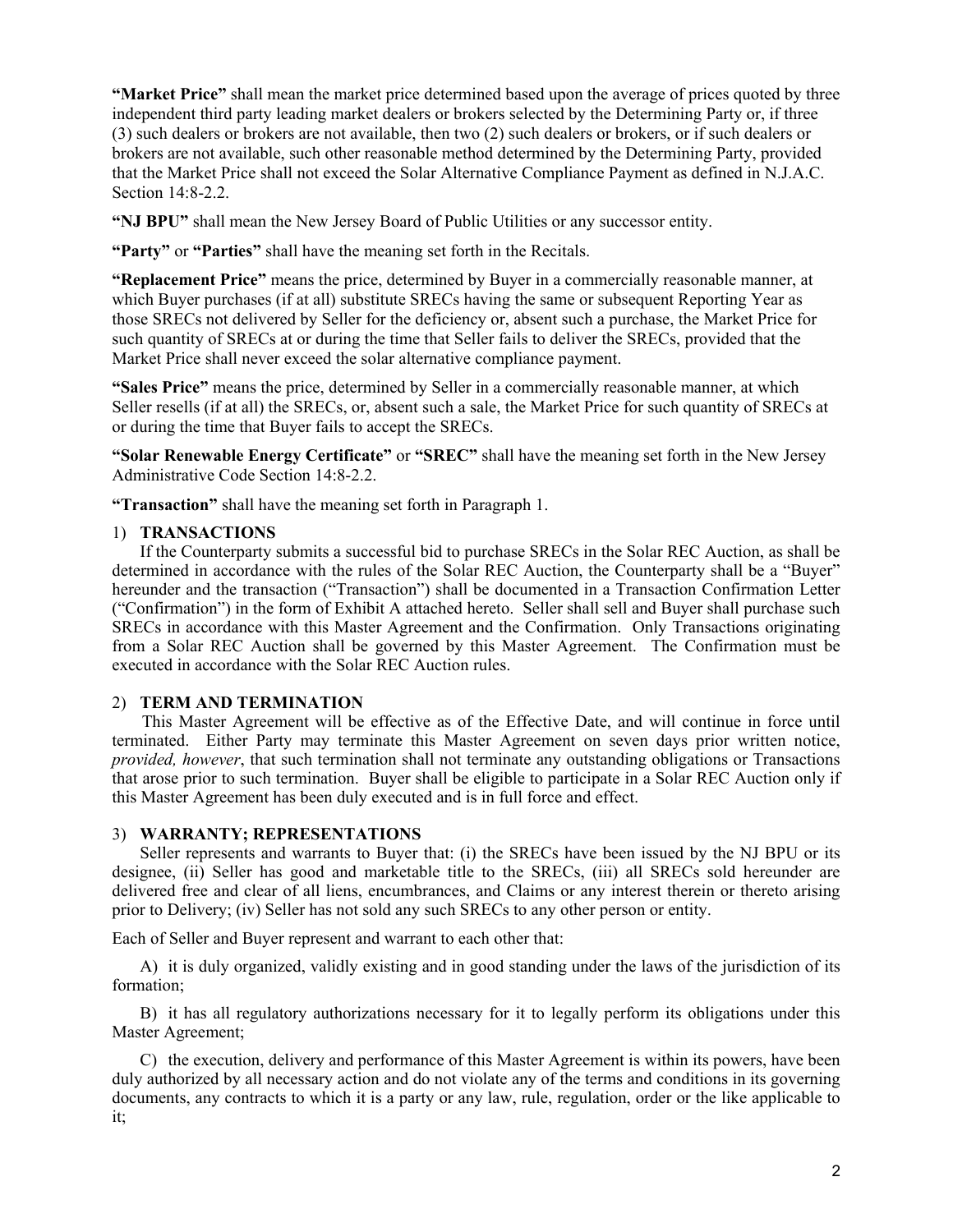D) this Master Agreement and each other document executed and delivered in accordance with this Master Agreement constitutes its legally valid and binding obligation enforceable against it in accordance with its terms; subject to any equitable defenses, bankruptcy principles, or the like;

E) it is not bankrupt and there are no proceedings pending or being contemplated by it or, to its knowledge, threatened against it which would result in it being or becoming bankrupt;

F) there is not pending or, to its knowledge, threatened against it or any of its affiliates any legal proceedings that could materially adversely affect its ability to perform its obligations under this Master Agreement;

G) no event of default with respect to a material agreement has occurred and is continuing and no such event or circumstance would occur as a result of its entering into or performing its obligations under this Master Agreement;

H) it is acting for its own account, has made its own independent decision to enter into this Master Agreement and as to whether this Master Agreement is appropriate or proper for it based upon its own judgment, is not relying upon the advice or recommendations of the other Party in so doing, and is capable of assessing the merits of and understanding, and understands and accepts, the terms, conditions and risks of this Master Agreement;

I) it is a "forward contract merchant" within the meaning of the United States Bankruptcy Code and this Master Agreement is intended to be a "master netting agreement" under United States Bankruptcy Code §101(38A); and

J) it has entered into this Master Agreement in connection with the conduct of its business and it has the capacity or ability to make or take delivery of SRECs referred to herein.

## 4) **DELIVERY OF SRECS**

Subject to this Master Agreement, Seller shall sell and deliver, and Buyer shall purchase and receive, the Contract Quantity in GATS for each transaction.

### 5) **PAYMENT**

Buyer shall pay the Contract Price for each delivered SREC on or before the Payment Date specified in the applicable Confirmation. Seller shall be responsible for any costs or charges imposed on or associated with the SRECs up to Delivery and Buyer shall be responsible for any costs or charges imposed on or associated with the SRECs at and from the Delivery. Payment shall be made in accordance with the terms set forth in the Confirmation.

### 6) **ASSIGNMENT/DELEGATION**

Neither Buyer nor Seller shall assign this Master Agreement nor delegate any of its duties hereunder without the prior written consent of the other Party, which consent shall not be unreasonably withheld, conditioned or delayed; otherwise any such delegation or assignment shall be voidable at the option of the other Party. Notwithstanding the foregoing, either Party may, without the prior consent of the other Party, (i) transfer, sell, pledge, encumber or assign this Master Agreement or the accounts, revenues or proceeds hereof in connection with any financing or other financial arrangements (and without relieving itself from liability hereunder), (ii) transfer or assign this Master Agreement to an affiliate of such Party which affiliate's creditworthiness it reasonably determines is equal to or higher than that of such Party at the time that such assigning Party entered into this Master Agreement, or (iii) transfer or assign this Master Agreement to any person or entity succeeding to all or substantially all of the assets whose creditworthiness it reasonably determines is equal to or higher than that of such Party at the time that such assigning Party entered into this Master Agreement; provided, however, that in each such case, any such assignee shall agree in writing to be bound by the terms and conditions hereof and the transferring Party delivers such tax and enforceability assurance as the non-transferring Party may reasonably request.

#### 7) **WAIVER**

The failure of Buyer or Seller to insist in any one or more instances upon strict performance of any of the provisions of this Master Agreement or to take advantage of any of its rights hereunder shall not be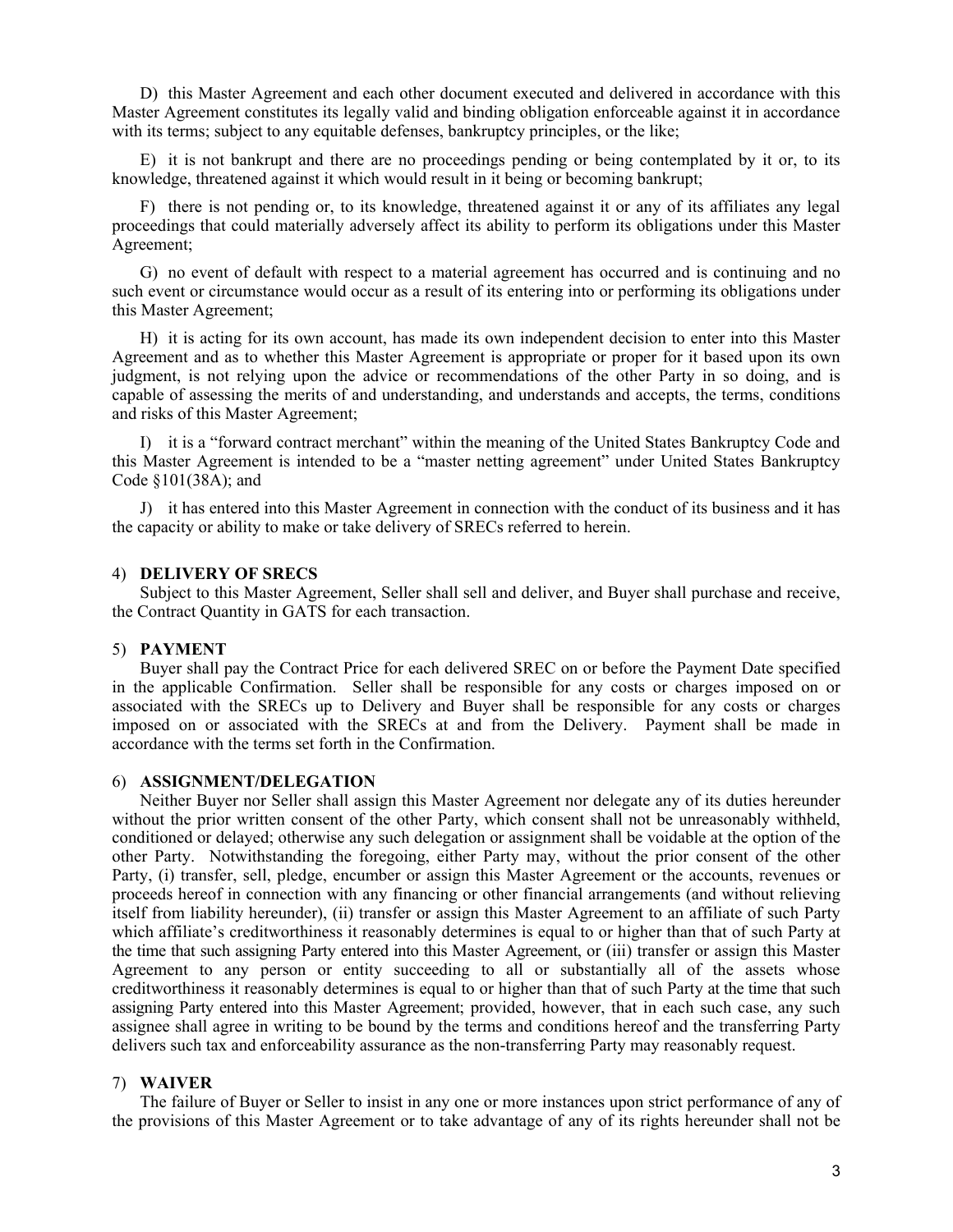construed as a future waiver of any such provisions or the relinquishment of any such rights, but the same shall continue and remain in full force and effect for the term of this Master Agreement.

## 8) **EVENT OF DEFAULT AND DAMAGES**

A) If an Event of Default shall have occurred, then the non-defaulting Party may, for so long as such Event of Default is continuing, establish by notice to the defaulting Party a date on which this Master Agreement shall terminate early, and the non-defaulting Party shall calculate, in a commercially reasonable manner, its damages, including any associated costs, resulting from the early termination of this Master Agreement. Such damages and costs, if any, shall be paid or cause to be paid by the defaulting Party to the non-defaulting Party within ten (10) Business Days of the defaulting Party's receipt of notice of the damages amount. The non-defaulting Party may suspend performance of its obligations under this Master Agreement until such Event of Default is cured, or if the Event of Default is a failure to pay, until such amounts plus interest at the Interest Rate have been paid, and/or exercise any remedy available at law or in equity to enforce payment of such amount plus interest at the Interest Rate.

B) If Buyer fails to accept all or any part of the quantity of SRECs to be delivered under this Master Agreement, Buyer shall pay Seller within five (5) Business Days of invoice receipt, an amount for such deficiency equal to the positive difference, if any, obtained by subtracting the Sales Price from the Contract Price plus reasonable legal costs incurred by Seller in enforcement and protection of its rights under this Master Agreement.

C) Unless excused by Force Majeure or Buyer's material failure to perform, if Seller fails to deliver all or any part of the quantity of SRECs to be delivered under this Master Agreement, Seller shall pay Buyer within five (5) Business Days of invoice receipt, an amount for such deficiency equal to the positive difference, if any, obtained by subtracting the Contract Price from the Replacement Price plus reasonable legal costs incurred by Buyer in enforcement and protection of its rights under this Master Agreement. Any amounts prepaid by Buyer shall be included in the determination of any damages.

D) Each Party hereby stipulates that the payment obligations set forth in (B) and (C) above are reasonable in light of the anticipated harm and each Party hereby waives the right to contest such payments as an unreasonable penalty or otherwise. For the avoidance of doubt, the remedies set forth in (B) and (C) of this Paragraph 8 shall be the sole and exclusive remedies of the aggrieved Party for the failure of the other to deliver or accept, as the case may be, the quantity of SRECs specified herein and all other damages and remedies are hereby waived as to such failure(s), except (i) that the non-defaulting Party shall retain the right to terminate this Master Agreement as set forth in Paragraph 8(A) and (ii) as set forth in Paragraph 9.

## 9) **LIMITATION ON LIABILITY**

No waiver of remedies or damages herein shall apply to Claims of anticipatory repudiation or remedies therefor provided by law, except that neither Seller nor Buyer shall be liable to the other for consequential, incidental, punitive, exemplary or indirect damages, lost profits, or business interruption damages, whether by statute, in tort or in contract, under any indemnity provision or otherwise.

# 10) **FORWARD CONTRACT**

Buyer and Seller each acknowledge that it is a "forward contract merchant" and that all transactions pursuant to this Master Agreement constitute "forward contracts" within the meaning of the United States Bankruptcy Code.

### 11) **EXECUTION OF CONFIRMATIONS**

Buyer and Seller agree that should the Buyer be a winning bidder at a Solar REC Auction sponsored by the Company, each will execute a Confirmation as specified and within the deadlines specified in the Auction Rules. Buyer and Seller also agree that under the terms of this Master Agreement they will be liable to the other for any damages that may result from a failure to execute a Confirmation as specified and within the deadlines specified in the Auction Rules.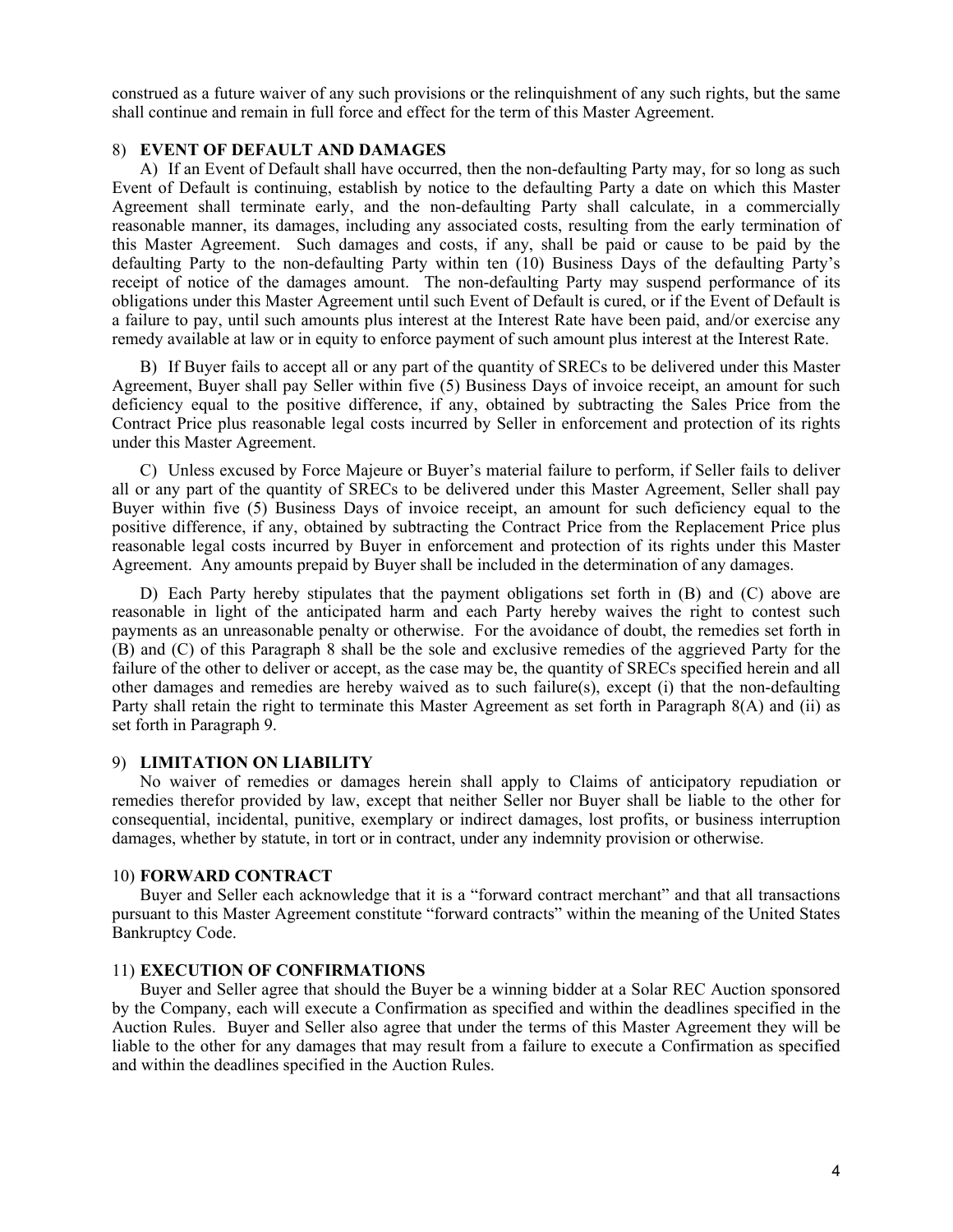### 12) **ENTIRE AGREEMENT**

This Master Agreement, together with any attachments or exhibits specifically referenced herein, constitutes the entire contract between the Seller and the Buyer with respect to the subject matter hereof, supersedes all prior oral or written representations and contracts, and may be modified only by a written amendment signed by Buyer and Seller.

## 13) **COMPLIANCE WITH THE LAW**

Seller and Buyer shall make good faith efforts to comply with the provisions of all federal, state, and other governmental laws and any applicable order and/or regulations, or any amendments or supplements thereto, which have been, or may at any time be, issued by a governmental agency. Seller agrees to cooperate fully with the reasonable request of Buyer with respect to any solar renewable energy compliance certification documentation filing requirement of the NJ BPU or its implementing regulations.

## 14) **GOVERNING LAW**

This Master Agreement shall be construed, enforced, and performed in accordance with the laws of the State of New Jersey, without recourse to principles governing conflicts of law, any dispute or Claim arising hereunder shall be exclusively litigated in a federal courts located in Newark, New Jersey.

## 15) **NOTICES**

Notices provided for or required under this Master Agreement shall be exercised in writing. The Parties shall be legally bound from the date the notification is exercised. Notices provided for or required in writing herein shall be delivered by hand or transmitted by facsimile or sent by postage prepaid, certified mail, return receipt requested, or by overnight mail or courier. Notices hand delivered shall be deemed delivered by the close of the Business Day on which it was hand delivered (unless hand delivered after the close of the Business Day in which case it shall be deemed received by the close of the next Business Day). Notices provided by facsimile shall be deemed to have been received upon the sending Party's receipt of its facsimile machine's confirmation of a successful transmission. If the day on which such facsimile is received is not a Business Day or is after five p.m. Eastern Prevailing Time on a Business Day, then such facsimile shall be deemed to have been received on the following Business Day. Notices provided by postage prepaid, certified mail, return receipt requested, or by overnight mail or courier, shall be deemed delivered upon mailing.

| If to the Seller: | If to the Buyer: |
|-------------------|------------------|
| Name              | Name             |
|                   |                  |
|                   |                  |
| Address           | Address          |
| Phone number      | Phone number     |
| Fax Number        | Fax number       |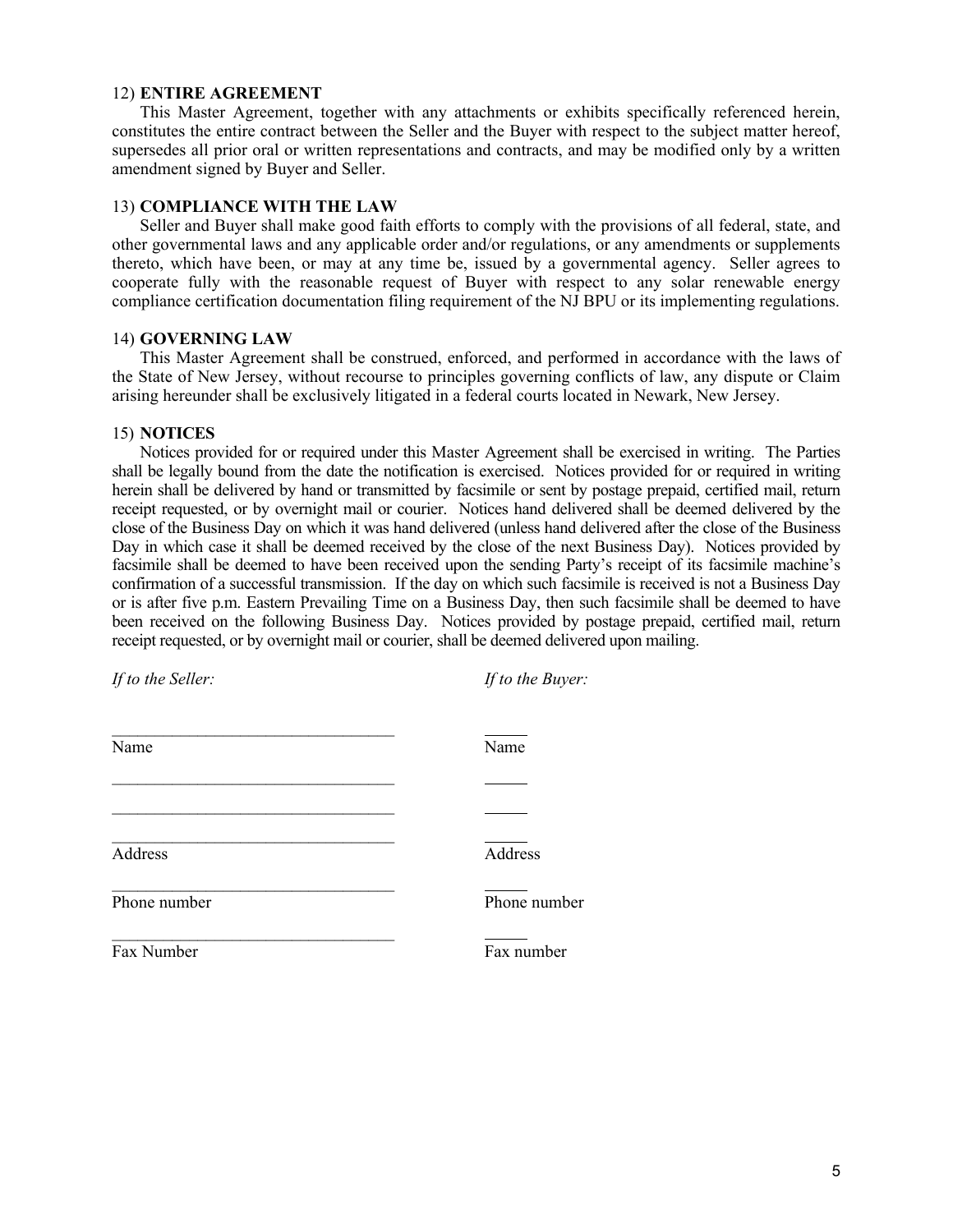### 16) **GOVERNMENTAL CHARGES**

Seller shall pay or cause to be paid all taxes imposed by any government authority ("Governmental Charges") on or with respect to the SRECs arising prior to Delivery. Buyer shall pay or cause to be paid all Governmental Charges on or with respect to the SRECs at and from Delivery (other than ad valorem, franchise or income taxes which are directly related to the sale of the SRECs and are, therefore, the responsibility of the Seller). In the event Seller is required by law or regulation to remit or pay Governmental Charges which are Buyer's responsibility hereunder, Buyer shall promptly reimburse Seller for such Governmental Charges. If Buyer is required by law or regulation to remit or pay Governmental Charges which are Seller's responsibility hereunder, Buyer may deduct the amount of any such Governmental Charges from the sums due to Seller under this Master Agreement. Nothing shall obligate or cause a Party to pay or be liable to pay any Governmental Charges for which it is exempt under the law and timely asserts and diligently pursues such exemption, until final determination thereof.

### 17) **INDEMNITY**

Each Party shall indemnify, defend and hold harmless the other Party from and against any Governmental Charges or Claims arising from or out of any event, circumstance, act or incident first occurring or existing during the period when control and title to SRECs is vested in such Party.

### 18) **AUDITING**

Seller shall maintain reasonable records relating to this Master Agreement for a period of two (2) years from the Trade Date.

### 19) **RECORDING**

Each Party consents to the recording of its trading, marketing and scheduling representatives' telephone conversations without any further notice.

### 20) **FORM OF AGREEMENT**

The Parties intend to be legally bound by the terms of any transaction upon the execution of this Master Agreement. This Master Agreement may be entered into and memorialized by an exchange of facsimile transmissions which shall constitute an original signed document for all purposes under law and this Master Agreement. This Master Agreement may be executed in any number of counterparts, and each executed counterpart shall have the same force and effect as an original instrument.

### 21) **FORCE MAJEURE**

 Force Majeure shall include, but not be limited to, acts of God, earthquakes, fires, floods, storms, strikes, labor disputes, riots, insurrections, acts of war (whether declared or otherwise), acts of governmental, regulatory or judicial bodies, but if and only to the extent that such event or circumstance prevents either Party from carrying out, in whole or part, its obligations under the transaction and such Party (the "Claiming Party") gives notice and details of the Force Majeure to the other Party as soon as practicable, then, unless the terms of the Confirmation specify otherwise, the Claiming Party shall be excused from the performance of its obligations with respect to such transaction (other than the obligation to make payments then due or becoming due with respect to performance prior to the Force Majeure). The Claiming Party shall remedy the Force Majeure with all reasonable dispatch. The non-Claiming Party shall not be required to perform or resume performance of its obligations to the Claiming Party corresponding to the obligations of the Claiming Party excused by Force Majeure. In case of any Force Majeure, the Claiming Party shall (a) notify the other Party as to the cause and nature of the Force Majeure event as soon as reasonably possible after the occurrence thereof, confirmed in writing, and (b) use commercially reasonable efforts to overcome or avoid such event as soon as is reasonably possible. As soon as and to the extent that the Force Majeure terminates or is overcome, the Claiming Party's obligations hereunder shall resume.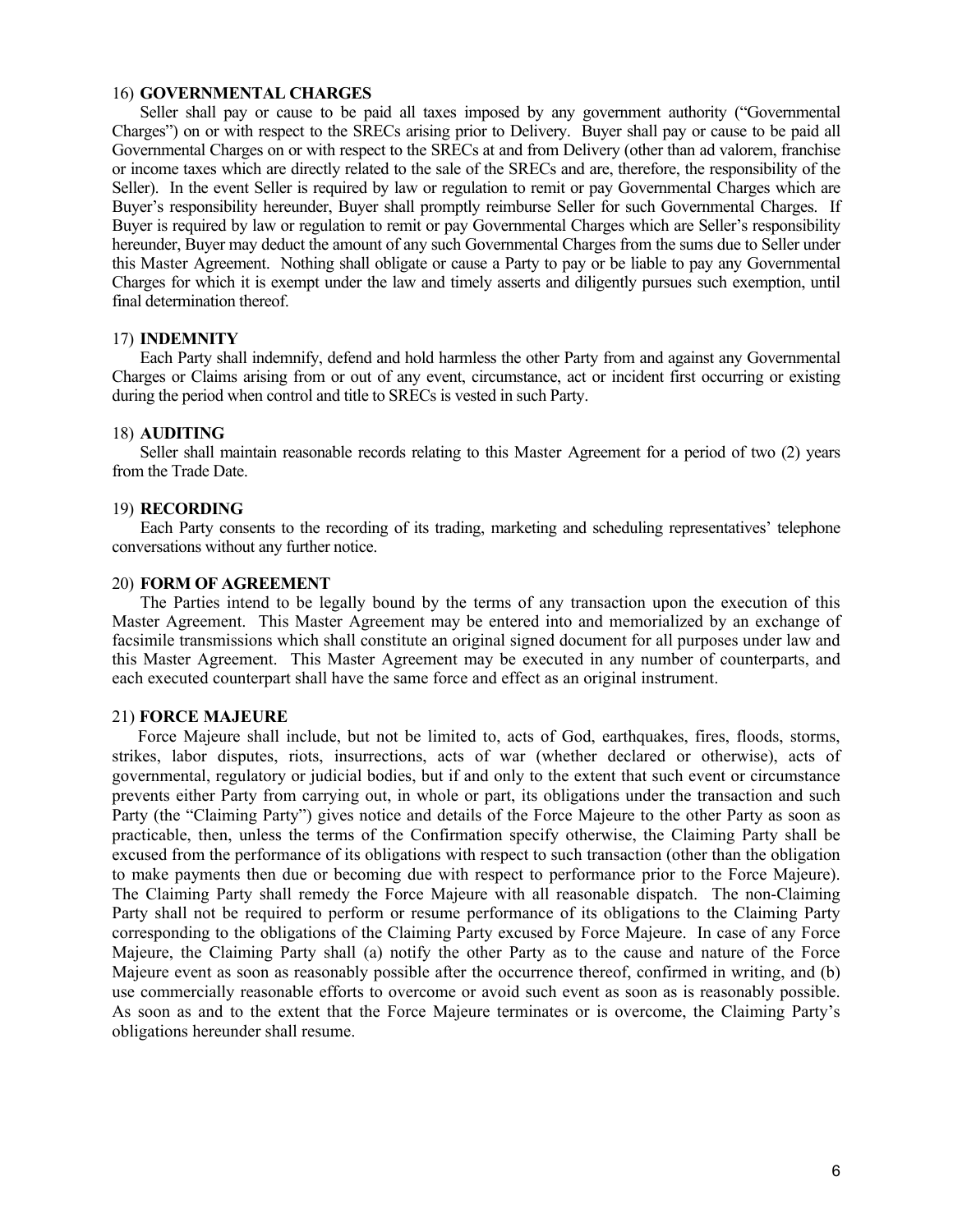### 22) **CHANGE IN LAW**

 The Parties recognize and understand that the trading of SRECs is dependent upon state and federal laws, rules, regulations, permits and authorizations existing as of the Effective Date ("Applicable Law"). If, after such Effective Date, (i) the NJ BPU issues an order discontinuing the issuance of SRECs; or (ii) there occurs any material change (including promulgation, enactment, repeal and amendment) in the application of Applicable Law, including any material change by any state or federal governmental authority or the PJM Interconnection, L.L.C. ("PJM") regarding a Party's authority to sell or purchase SRECs ((i) and (ii) each being a "Change in Applicable Law") and such Change in Applicable Law either (a) renders this Master Agreement illegal or unenforceable, (b) would render performance by a Party illegal or unenforceable, (c) eliminates, abolishes or makes illegal the trading or transferring of SRECs, or (d) eliminates, reduces or materially changes the RPS SREC requirement, then promptly after such Change in Applicable Law occurs, the Parties shall engage in good faith negotiations to reform this Master Agreement in order to give effect to the original intention of the Parties.

 If, following such good faith negotiations, the Parties are unable to reform this Master Agreement, the affected Party may, at any time following the Change in Applicable Law, terminate this Master Agreement, provided, however, that such termination shall have no impact on any transaction occurring prior to the Change in Applicable Law.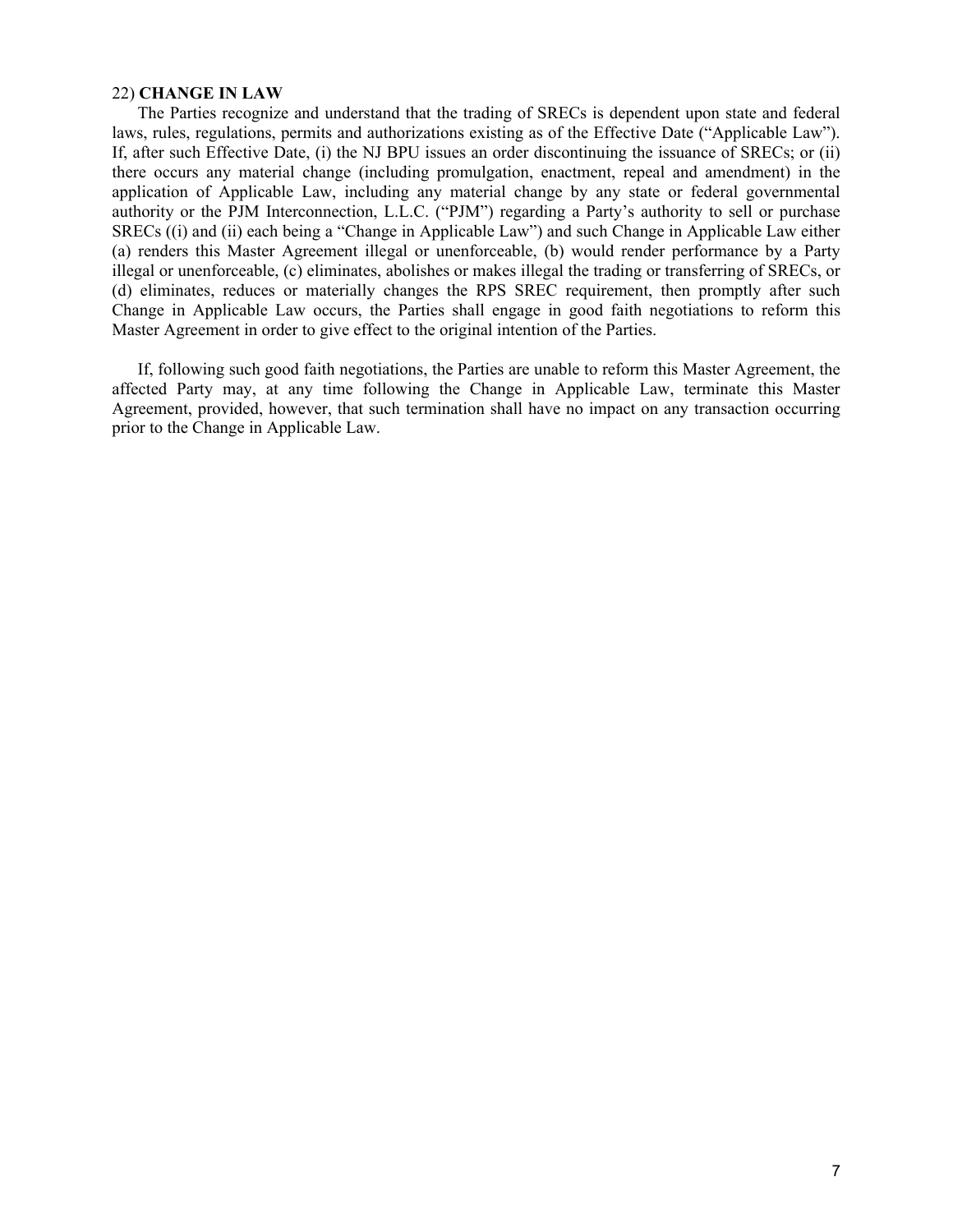**IN WITNESS WHEREOF**, and intending to be legally bound, the Parties have executed this Master Agreement by their undersigned duly authorized representatives.

| [Buyer]      | [Seller]   |
|--------------|------------|
|              |            |
| Name: ______ | Name: 1988 |
|              | Title:     |
| Date:        | Date:      |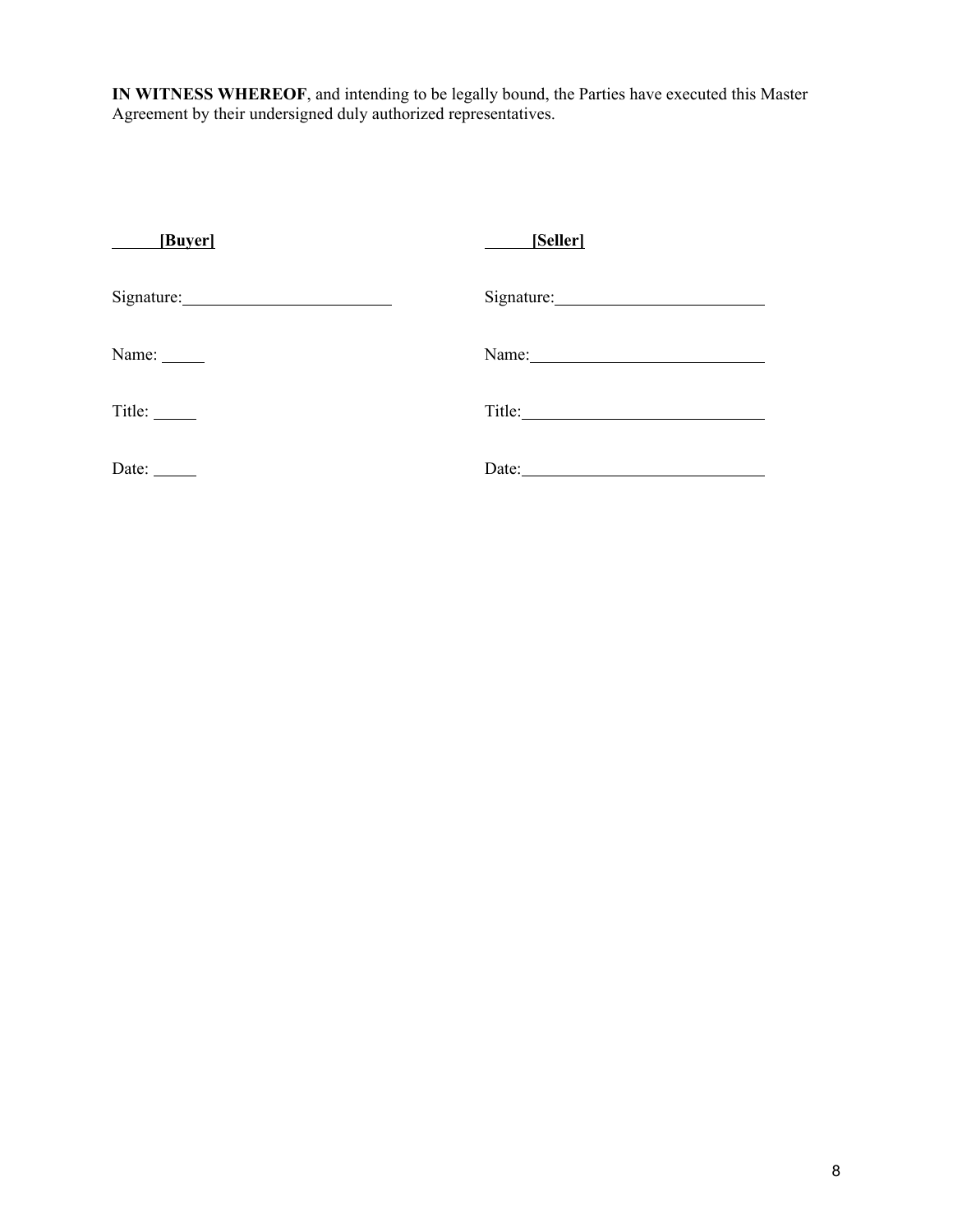# **EXHIBIT A TO THE MASTER SOLAR REC AGREEMENT**

# **PURCHASE AND SALE OF SOLAR RENEWABLE ENERGY CERTIFICATES TRANSACTION CONFIRMATION LETTER**

To:

|       |        | $Ref. \#$ |
|-------|--------|-----------|
| Attn: | Phone: | Fax       |
| From  | Phone: | Fax:      |

This Transaction Confirmation Letter (the "Confirmation") between ("Seller") and \_\_\_\_\_\_\_\_\_\_\_\_\_\_\_\_\_\_\_\_\_\_\_\_\_ ("Buyer") confirms the terms of the transaction agreed to by Seller and Buyer through a Solar REC Auction. This Confirmation incorporates all terms and conditions of the Master Solar REC Agreement.

The commercial terms of the transaction are as follows:

| <b>Trade Date:</b>          | ], which is the date that the Solar REC Auction has been<br>completed.                                                                  |  |
|-----------------------------|-----------------------------------------------------------------------------------------------------------------------------------------|--|
| Seller:                     |                                                                                                                                         |  |
| <b>Buyer:</b>               |                                                                                                                                         |  |
| <b>Product:</b>             | Solar Renewable Energy Certificates ("SRECs"), as defined in the Master Agreement.                                                      |  |
| Vintage 1:                  | These SRECs were created in GATS as generation between June 1, 2018 and May 31,<br>2019.                                                |  |
| Vintage 2:                  | These SRECs were created in GATS as generation between June 1, 2019 and May 31,<br>2020.                                                |  |
| Vintage 3:                  | These SRECs were created in GATS as generation between June 1, 2021 and May 31,<br>2022.                                                |  |
| <b>Contract Quantity 1:</b> | SRECs of Vintage 1                                                                                                                      |  |
| <b>Contract Quantity 2:</b> | SRECs of Vintage 2                                                                                                                      |  |
| <b>Contract Quantity 3:</b> | SRECs of Vintage 3                                                                                                                      |  |
| <b>Contract Price 1:</b>    | $\sim$<br>per SREC of Vintage 1                                                                                                         |  |
| <b>Contract Price 2:</b>    | \$<br>per SREC of Vintage 2                                                                                                             |  |
| <b>Contract Price 3:</b>    | \$<br>per SREC of Vintage 3                                                                                                             |  |
| <b>Payment Amount:</b>      | \$<br>(Contract Quantity 1 x Contract Price $1 +$ Contract Quantity 2<br>x Contract Price $2 +$ Contract Quantity 3 x Contract Price 3) |  |